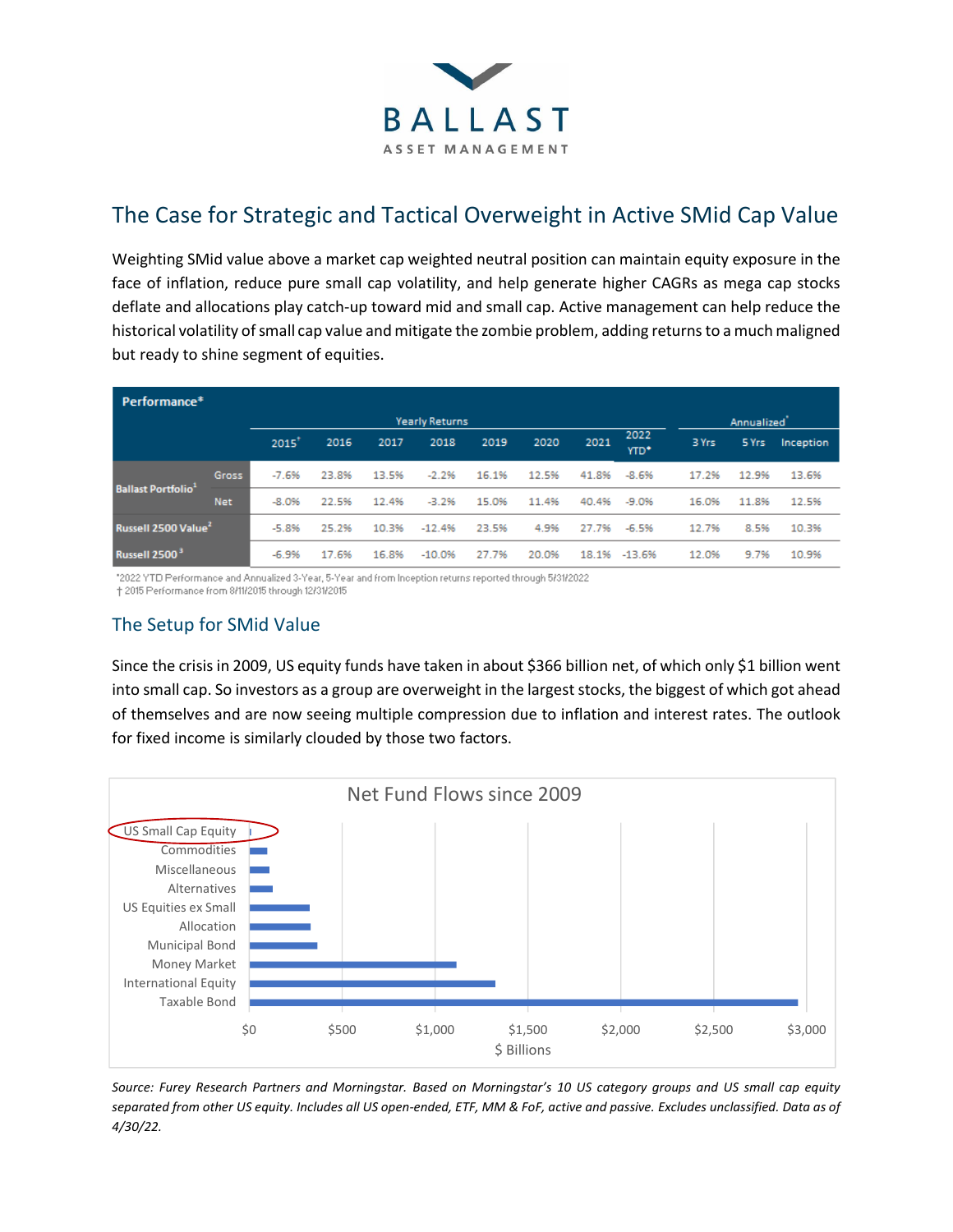We believe that small value was especially disregarded over the last five years for a variety of reasons, but especially due to the bubble in mega caps. We think SMid value is primed to close the valuation gap with large caps as happened with value in general after the TMT bubble burst.



*Source: Bloomberg, Ballast Asset Management*

*\* Large Cap is S&P 500. Small cap is S&P 600, which is a decent proxy for the Russell 2500 Value and has more history available.*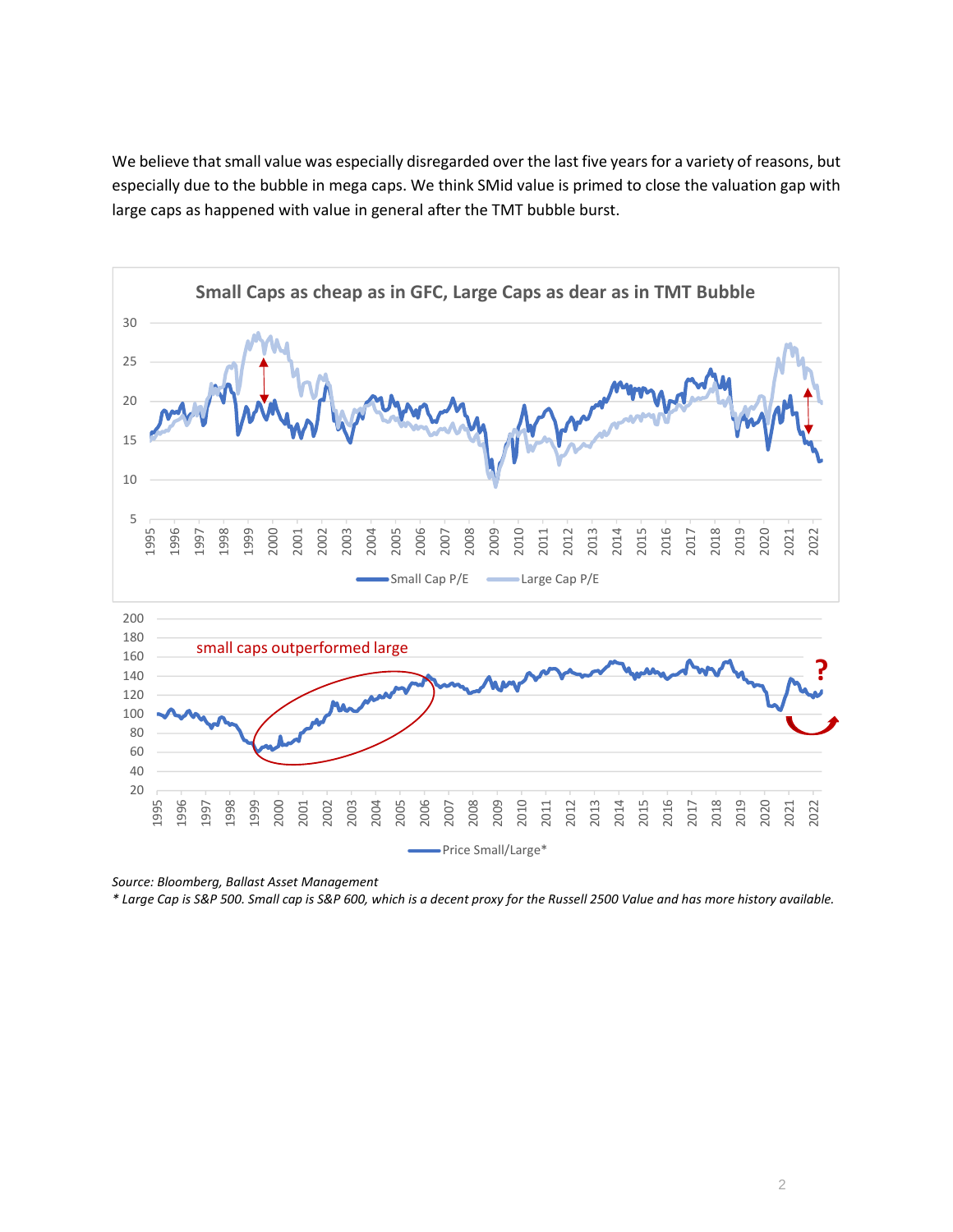### The Long-Term Case for SMid Value: Higher CAGR and Better Risk-Reward

The following table shows the real, after inflation, rate of return on all US Stocks. The categories include the nine US equity categories that make up the Morningstar Style boxes, along with US Micro Caps and SMID Value which is a blend of Mid and Small value reflective of BAM's typical portfolio weights from 1971-2021. The details might surprise many investors given how little has flowed into small cap since the crisis, but Small Value has had the highest rate of return (or CAGR, which is compound annual growth rate) of any of the style boxes. Also of interest, note that Mid Cap Value has the highest Sharpe Ratio – a measure of reward for each unit of risk. Blending the two gives a significant reduction in the volatility of small stocks without giving up much of the upside and produces the highest Sharpe Ratio of all.

| <b>REAL RETURNS 1971-2021</b> |                      |              |         |                     |                     |                        |                          |                               |                       |                         |                              |                      |
|-------------------------------|----------------------|--------------|---------|---------------------|---------------------|------------------------|--------------------------|-------------------------------|-----------------------|-------------------------|------------------------------|----------------------|
|                               | All<br><b>Stocks</b> | Large<br>Cap | Mid Cap | <b>Small</b><br>Cap | <b>Micro</b><br>Cap | Large<br>Cap<br>Growth | <b>Mid Cap</b><br>Growth | <b>Small</b><br>Cap<br>Growth | Large<br>Cap<br>Value | <b>Mid Cap</b><br>Value | <b>Small</b><br>Cap<br>Value | <b>SMID</b><br>Value |
| Cumulatvie                    | 1924%                | 1897%        | 3619%   | 3067%               | 4569%               | 2051%                  | 1968%                    | 1455%                         | 2432%                 | 5002%                   | 7744%                        | 6422%                |
| <b>CAGR</b>                   | 6.1%                 | 6.1%         | 7.4%    | 7.1%                | 7.9%                | 6.2%                   | 6.1%                     | 5.5%                          | 6.6%                  | 8.1%                    | 9.1%                         | 8.7%                 |
| St Dev                        | 0.17                 | 0.17         | 0.18    | 0.20                | 0.20                | 0.20                   | 0.21                     | 0.16                          | 0.18                  | 0.19                    | 0.23                         | 0.19                 |
| Sharpe                        | 0.36                 | 0.36         | 0.42    | 0.36                | 0.40                | 0.31                   | 0.29                     | 0.35                          | 0.36                  | 0.43                    | 0.39                         | 0.46                 |

*Source: Ballast Asset Management, Portfolio Visualizer*

To put these statistical differences in a practical context, consider the chart below, which depicts a typical portfolio allocation of 70% in equity and 15% in each of treasury bills and bonds, rebalanced annually at year end, constructed using (1) All Caps, (2) Large Cap Growth, and (3) a blend of mid and small value approximating MGMT's typical SMid Value mix. The SMID Value portfolio's CAGR was 7.0% versus 5.2% for All Cap and 5.4% for Large. SMid Value also had a higher Sharpe Ratio 0.59, versus 0.43 for All Cap and 0.39 for Large Cap.



#### SMid Value Produced Higher Returns in Diversified Portfolios

*Source: Ballast Asset Management, Portfolio Visualizer*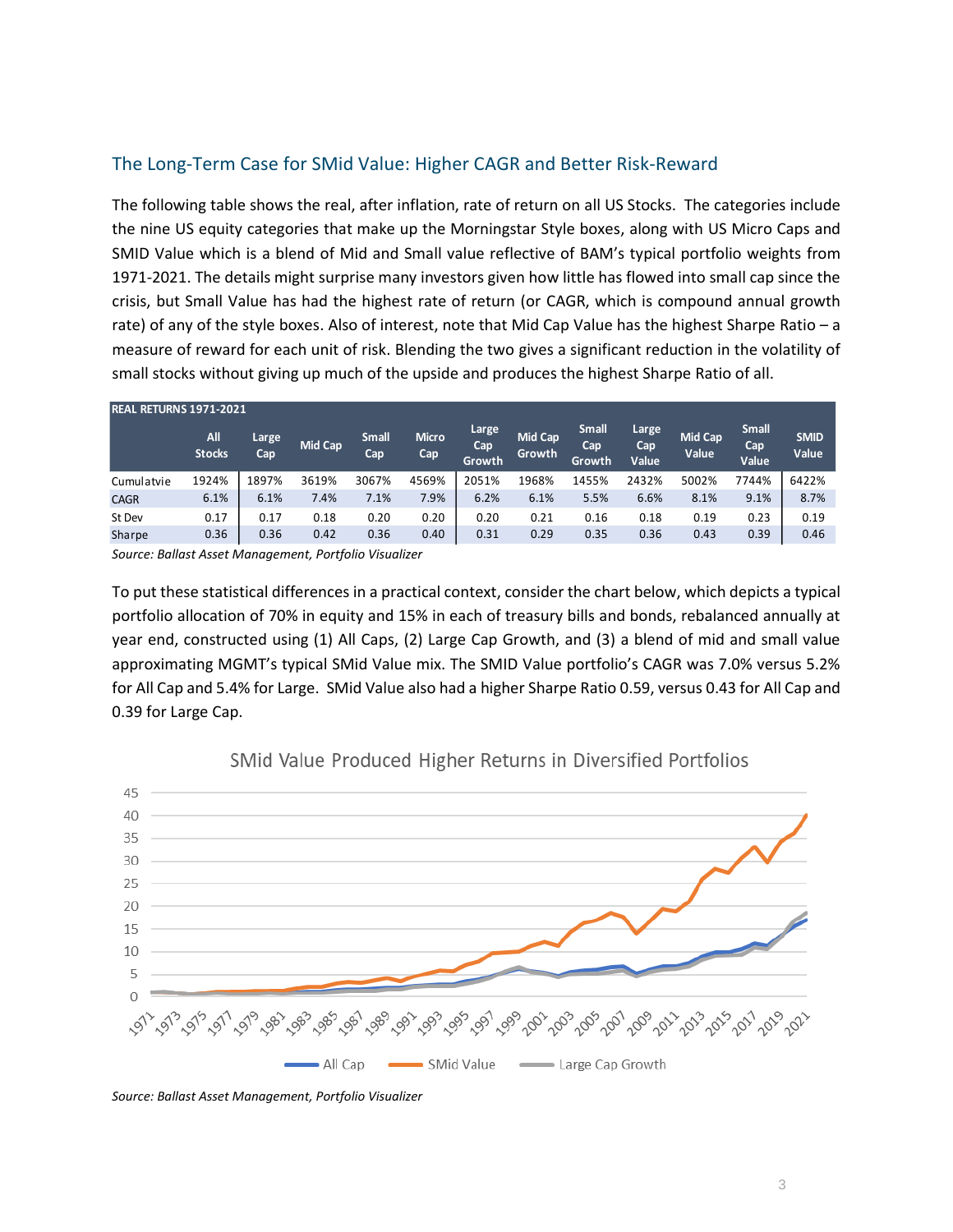Perhaps more importantly to investors, on a rolling five-year basis, the SMid Value portfolio never lost real purchasing power, the All cap version had positive real returns in 91% of rolling five-year periods, but the Large cap version had losses in 20% of rolling five-year periods with a worst case loss of 6%. This is a warning for "diversified investors" that rely on Large cap indexes for their equity allocation. It is particularly timely when bubbles like the Nifty Fifty in the late sixties, the 2001 tech bubble burst and current defanging of Mega cap tech start.

#### The Mismeasure of Value and Active Management

Common sense suggests that buying good businesses for less than they are worth is the surest way to generate attractive equity returns. If that seems questionable to you, it is most likely because "value" index methodology, which was developed in the 1960s, no longer sorts for value. It's more appropriate to call value indexes low-multiple factor indexes. This matters because low-multiple stocks are often just zombie companies, with too much debt, too little investment in intangibles and weak competitive positions.

This is a problem in all passive investment strategies, but is a particular problem in smaller capitalization, low-multiple value indexes. According to a recent Bloomberg report, 620 of the Russell 3000 companies failed to generate enough operating profits over the last 12 months to cover their interest expense. Saddled with \$900 billion in debt, they were shock absorbers for inflation, and now face lower margins, higher borrowing costs and more difficult credit conditions. While zombies only make up about 20% of total market and large cap passive indices, we believe they account for a third or more of the Russell 2500 Value SMid cap index.

In addition to crosscurrents from inflation, global economic imbalances, higher energy prices, the war in Ukraine, rising interest rates (falling bond prices) and contracting equity multiples, investors looking to diversify overweight positions in Large cap now face an increasing risk of zombies. As an equity investor, the question of whether they survive (many will not) is less important than the question of equity value impairment. We believe this list will grow over the next year as the Fed raises interest rates. While quantitative approaches can help screen out the most impaired, there is risk of zombies sneaking in and genuine values being sorted out. Consequently, we think our discretionary strategy, with nearly two decades of successfully generating consistent excess net returns, is more relevant than ever.

#### About Ballast SMid Value Strategy

We believe that real businesses with real cash flow and pricing power run by good management teams that are committed to expanding their competitive advantages and rewarding shareholders are likely to do well in absolute terms regardless of how fast the Fed raises rates. It is not simply a matter of screening for stocks that meet certain criteria. It requires fundamental analysis, business acumen, understanding economic reality and planning for a variety of scenarios to capture both valuation discrepancies and to harness internal business compounding. Ideally, we find businesses that are robust to a wide range of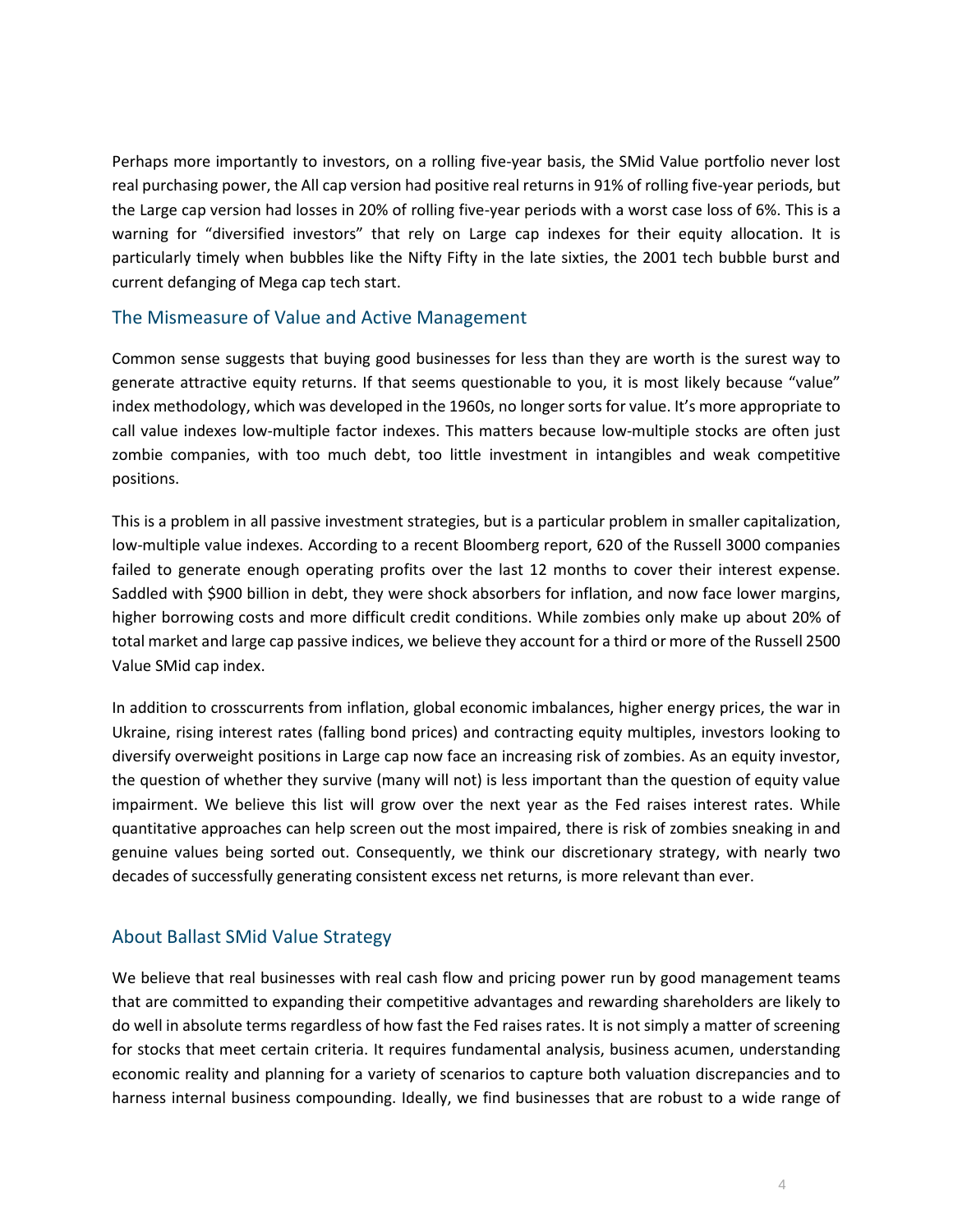conditions, that can compound at above market rates over a three- to five-year horizon where management's incentives are aligned with shareholders.

Historically, periods of uncertainty and market dislocation have brought about unique investment opportunities that we have been able to take advantage using a fundamental business approach to investing – our *Process* aims to provide upside in excess of fees (220bp per annum since inception) while moderating downside volatility for its own sake and to facilitate sticking with our discipline over the cycles, which is a crucial element of generating exceptional CAGRs.